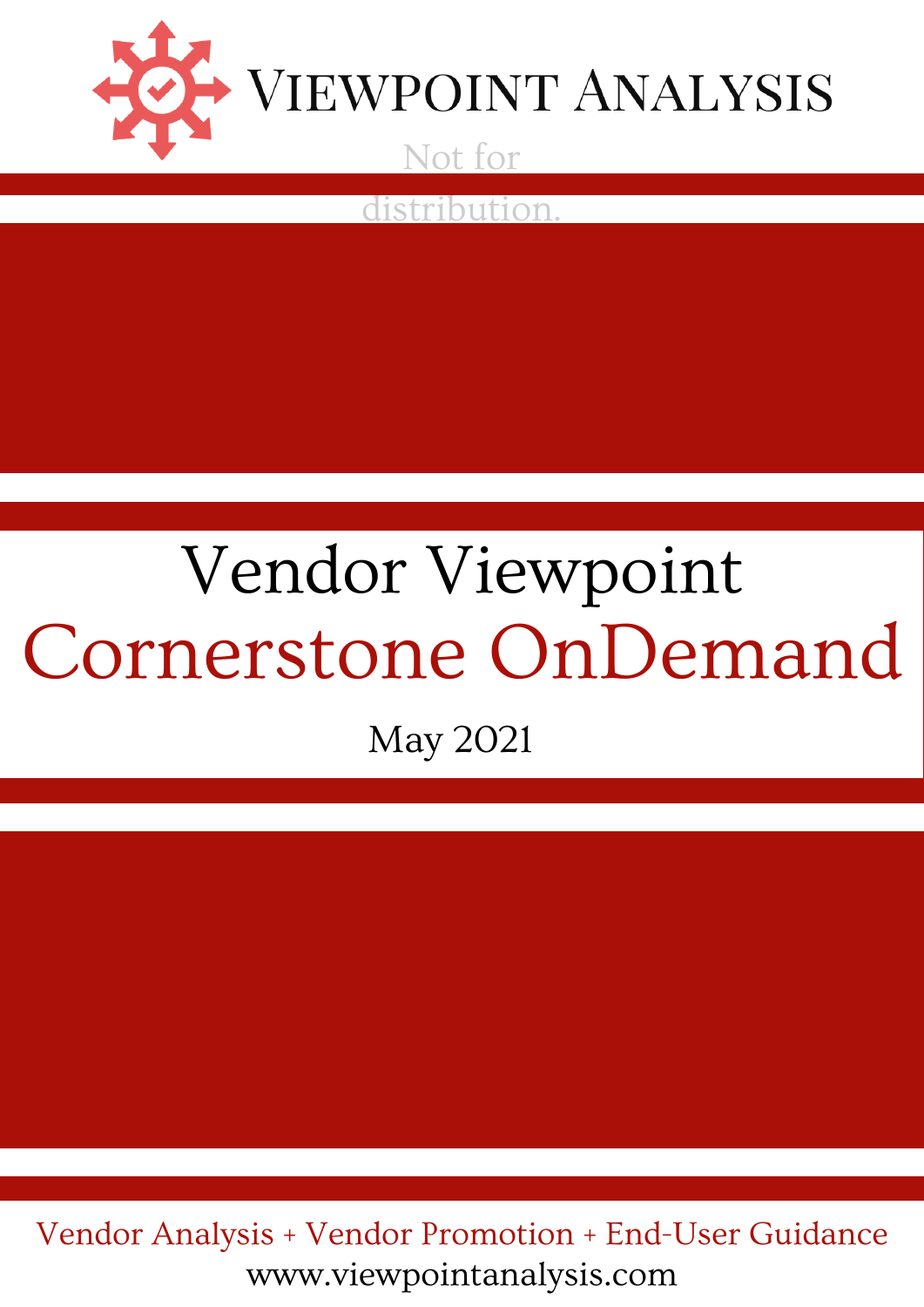

# **C O R N E R S T O N E O N D E M A N D V E N D O R V I E W P O I N T**

#### **M A Y 2 0 2 1**

# **V E N D O R B A S I C S**

**Headquarters:** Santa Monica, California

**Year Established:** 1999

**Latest Revenue:** \$740m

**Latest Profit/Loss:** -\$31.6m

**Headcount:** Circa 3,500 **Chief Executive:** Phil Saunders **Operations:** Global **Notable Investors:** Publicly Traded

**Competitors/Peer Group:** Workday, SAP, Oracle, Talentsoft

# **C O R N E R S T O N E S N A P S H O T**

Cornerstone OnDemand are one of the world's largest talent and people management software vendors. Headquartered in Santa Monica, California, their software is used by many of the world's largest businesses to recruit, onboard, and manage their employees to higher performance. The company refers to the area they work in as People Development Solutions.

Founded in 1999 and reaching an Initial Public Offering in 2007, the business has grown across their key product lines throughout the last twenty years. Today, they sit within an important growth area (HR software) and have leadership positions in a number of segments such as Learning and Performance Management. The business is pushing out into aspects of core HR and Recruitment to provide a unified suite of HR products.

Cornerstone have a rich history and pedigree within their core markets and we expect them to use this industry reputation to continue to build out market share and develop even richer capabilities for their clients. The acquisition of Saba in 2020 brought a considerable amount of new revenue and new customers to the newly enlarged business. This can only be a benefit to the future market share performance.

# **L O C A T I O N S**

Cornerstone are headquartered in Santa Monica, California. They have offices throughout the world and provide a strong global footprint across sales, marketing and R&D. Notable locations include: strong global footprint across sales, marketing and R&D. Notable locations include:<br>
EMEA - London, Munich, Amsterdam, Madrid, Milan and Tel Aviv - with circa half of the office estate<br>
United States - Dublin CA, Sunnyvale

EMEA - London, Munich, Amsterdam, Madrid, Milan and Tel Aviv - with circa half of the office estate.

United States - Dublin CA, Sunnyvale CA, Utah and New York.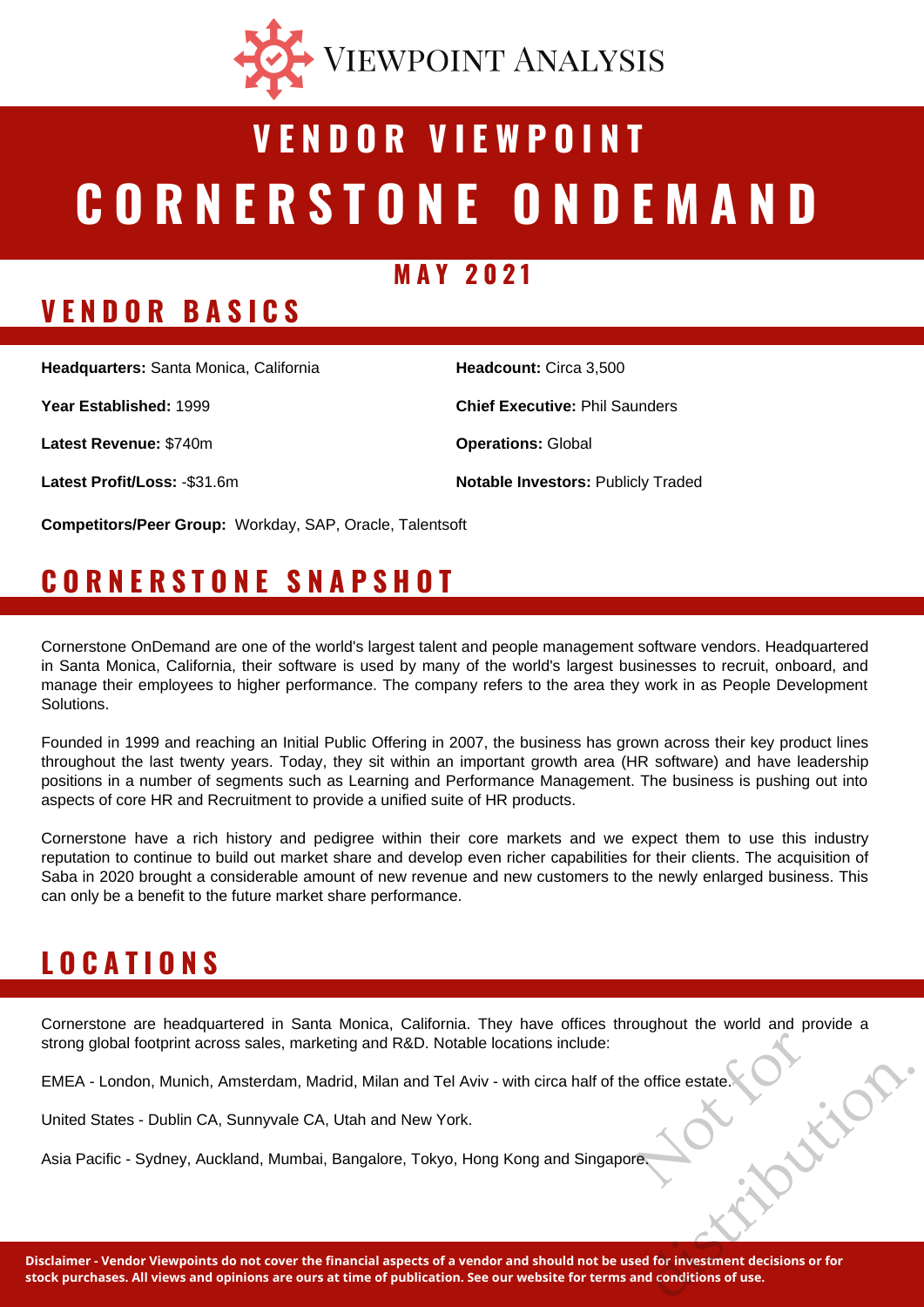# **L E A D E R S H I P T E A M**

Cornerstone were quite unusual in that their founder Adam Miller had run the business as CEO since 1999. The announcement and subsequent acquisition of competitor Saba Software brought a change at the helm with the Saba CEO Phil Saunders being appointed as the new CEO of Cornerstone in June 2020.

Although Adam Miller has stepped-up to joint Chairman of the Board of Directors, no doubt he will still have a significant input into the day to day management of the expanded business. The wider management team have a broad base of experience from different industries and have been in role for a solid amount of time. The Saba acquisition will no doubt prove to be a challenge but having the CEO of Saba transitioned to the CEO role of the newly-merged business will be an advantage.

Key executives include:

Co-Chair - Adam Miller & Elisa Steele CEO - Phil Saunders CFO - Chirag Shah Field Operations - Jeff Lautenbach CMO & Strategy Officer - Heidi Spirgi

# **C U S T O M E R S**

Cornerstone's customers tend to be very vocal in their support for the business and very loyal to the brand and the platform. The customer base, like most HR platforms, sits across multiple industries and they count the likes of Western Union, PayPal, Wendy's and Philips amongst their customers. The Cornerstone and Saba suites are used by over 75 million people across over 180 countries and 6000 companies, making them one of the largest HR solution players.

As the Cornerstone platform is made up of different suites (Recruiting, Learning, Performance et al) customers sit within different elements of the overall product and through careful nurturing they may grow into the unified platform. The Saba customer base itself is relatively fragmented due to the various acquisitions that Saba made in the previous few years (they included the likes of Halogen and Lumesse). Saba customers include the likes of American Airlines, Bupa, Credit Suisse and bring a large footprint of enterprise clients to an already strong installed base. The combination of the two large customer groups creates a very strong installed base from which to build the new company provided that Cornerstone manages the transition effectively and provides solid guidance as to the future technology roadmap.

#### **M A R K E T B U Z Z**

The combination of Saba and Cornerstone brought a level of excitement to some industry commentators as it announced a new, larger competitor on the block. The last decade has seen a raft of mergers and acquisitions in the talent management space, with a number of prominent players being snapped up by larger ERP vendors looking to bolster their HR suite of products. The new Cornerstone, under a new CEO, can perhaps start to create an approach that complements the likes of SAP, Oracle and Workday as a standalone technology platform rather than competing head to head with the industry behemoths.

We expect to see Cornerstone stepping-up to satisfy the demand for an agile workforce - perhaps there has never been such a time where businesses need to be nimble and where their workforce can often need to reskill multiple times each year due to competition, regulatory changes and health/environmental changes. ce - perhaps there has never<br>need to reskill multiple time e - perhaps there has never been<br>need to reskill multiple times each<br>www.viewpointanalysis.com

Viewpoint Analysis Ltd. 3rd Floor, St Paul's House, 23 Park Square South, Leeds. LS1 2ND

www.viewpointanalysis.com

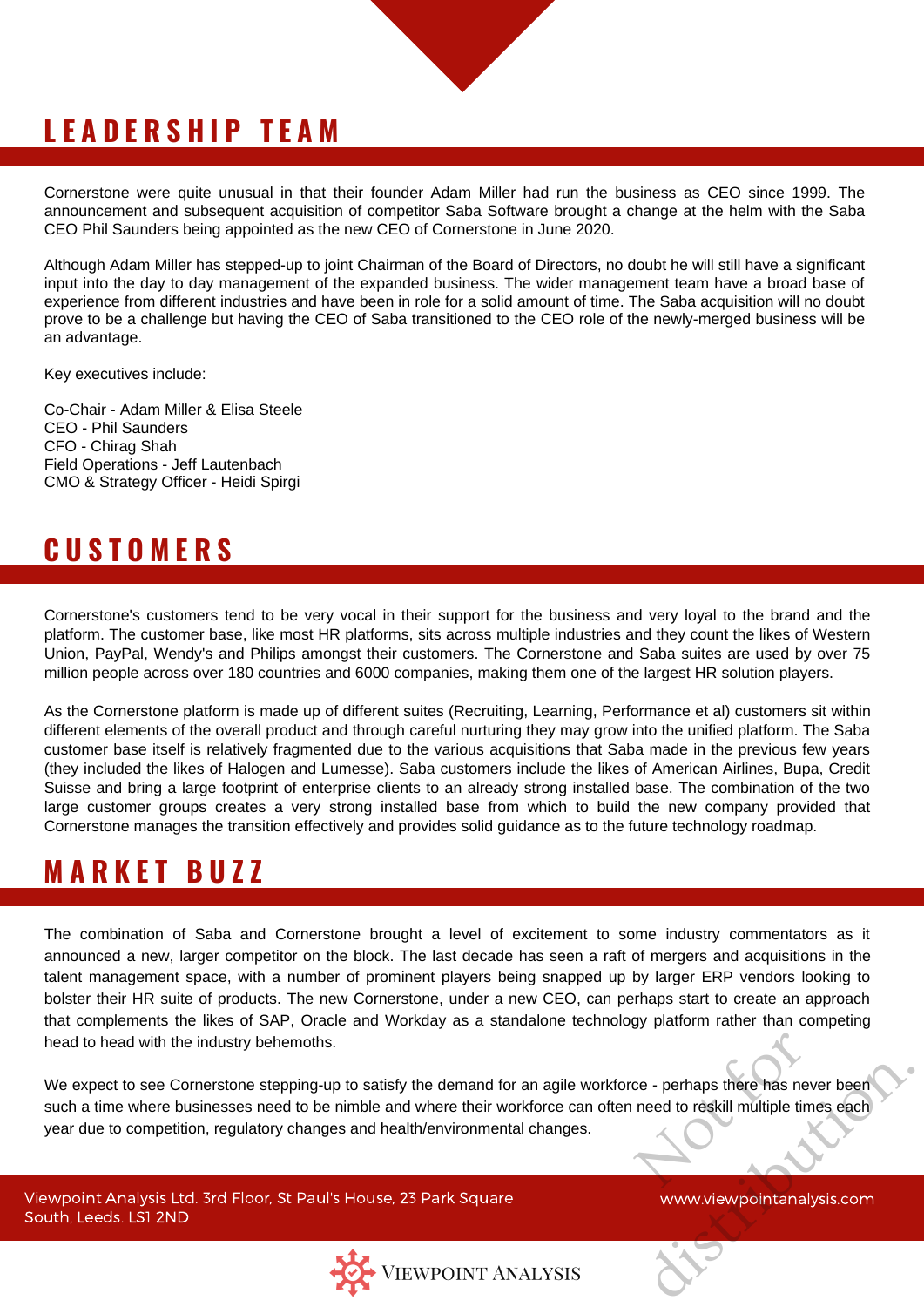# **D E V E L O P M E N T M I L E S T O N E S**

1999 - Cornerstone established.

- 2007 Initial Public Offering.
- 2012 Acquisition of Sonar6.
- 2017 Investments from LinkedIn and Silver Lake Partners.
- 2018 Acquisitions of Workpop and Grovo.
- 2020 Acquisition of Saba Software for \$1.295b

# **E X P E C T E D T R A J E C T O R Y**

Viewpoint Analysis expects Cornerstone to continue to be a key player in the HR technology arena. The repercussions of Covid19 are yet to be fully felt at time of writing, but as with all software as a service vendors, we expect the format of the business (accessible from any device) to help drive adoption of new users and new customers. HR technology is now a critical component of a company's application landscape - and in a pandemic, it can literally be a life saver. Knowing what skills and training your employees have is now more important than ever - and being able to deliver enhancements to both, in a remote fashion, will be a big boost to all existing customers.

The combined business will be aiming to push across \$1b in annual revenues - this is believed to be a significant step for a software business. In order to do this quickly, Cornerstone will depend upon the Saba customer base buying into the goals and technology transitions / upsell opportunities that can be found in the expanded product suite. Although there will no doubt be turbulence in a few key accounts, there should be an understanding that the combined business will bring more in-application capability, more R&D depth and intellectual property - as well as the improved financial stability that will be a by-product of the coming together. We believe that Cornerstone will transition quickly and effectively and promote confidence in the customer base as well as drawing new prospective customers to the enlarged group.

## **K E Y C O M P E T I T O R S**

The HR technology components which make up Cornerstone's product suite are often found in ERP platforms - both legacy and new cloud ERP suites. As such, Cornerstone see competitive pressure from the likes of Oracle and SAP, but also vendors with specific focus on the talent/recruiting market. Following the acquisition of Saba (a direct competitor of Cornerstone) and previous competitors being acquired (Taleo by Oracle and SuccessFactors by SAP) the 'at scale' talent management peer group has diminished significantly. We believe that this consolidation will greatly help Cornerstone to differentiate themselves as the defacto standard for non-ERP or non-platform talent and people development requirements.

The largest standalone HR technology competitor is Workday. Workday are creating an exceptional suite of HR capabilities but are also heading in the 'Cloud ERP' direction. We believe that this leaves open the opportunity for Cornerstone to gain further market share across the talent area as the major vendor in this HR application category. Franceptional suite<br>Franception category<br>Franception category<br>Contractory leaves open the opportunity for<br>this HR application category.<br>WWW.viewpointanalysis.com

Viewpoint Analysis Ltd. 3rd Floor, St Paul's House, 23 Park Square South, Leeds. LS1 2ND



www.viewpointanalysis.com

 $\overrightarrow{p}$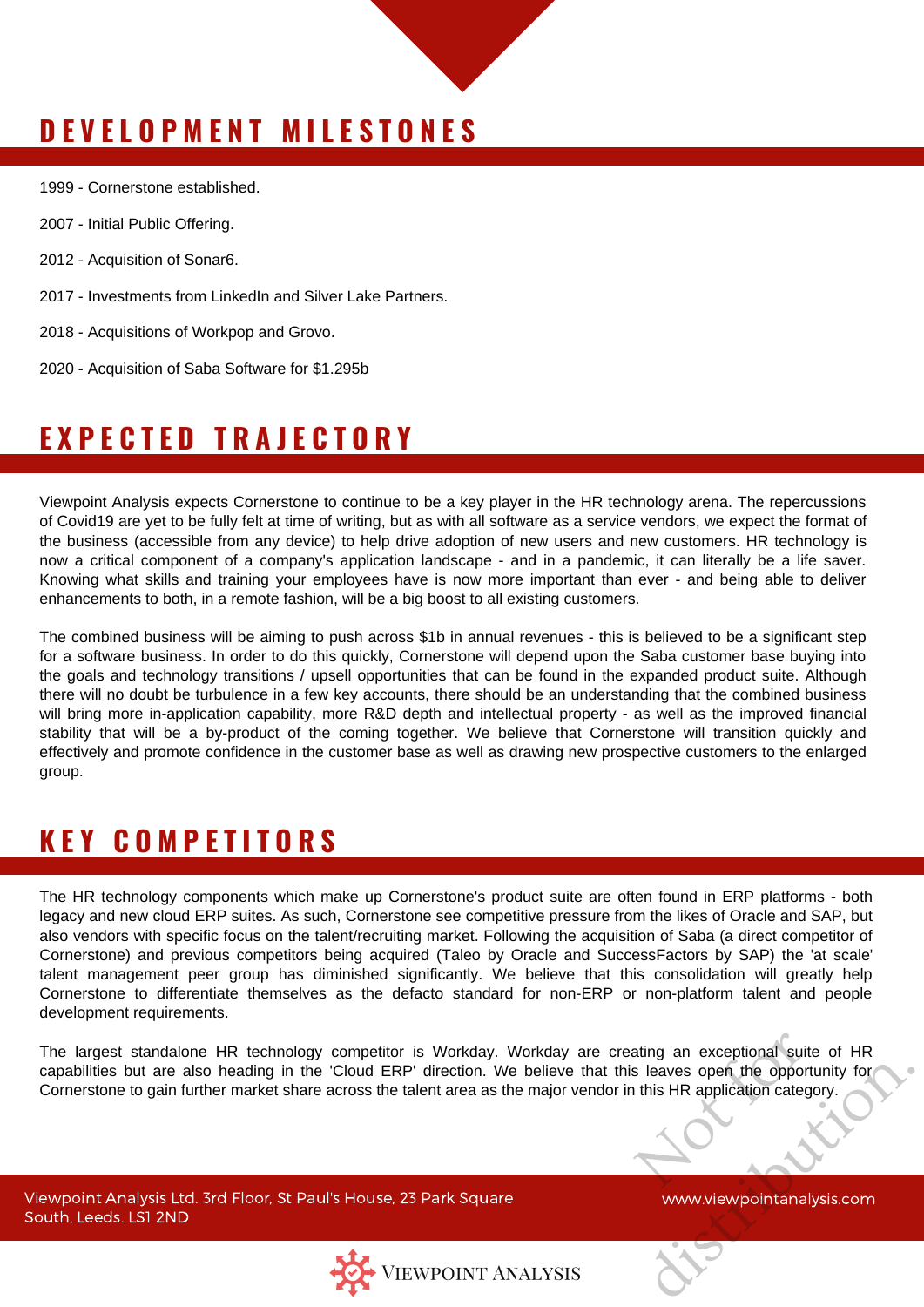# **P R I M A R Y P R O D U C T S**

Cornerstone's domain is squarely in the HR and Talent space. This is an area that has served them well since the turn of the century and where they have a strong knowledge-base and customers dependent upon them. They are looking to build out market share in some of the wider HR technology areas such as core HR and recruiting, both areas are an obvious fit for existing customers to develop in to.

We would expect that Cornerstone will need to invest a large number of R&D resources to either bring Saba and Cornerstone technology capabilities together or to support an end of life strategy for specific components. We also note a drive towards artificial intelligence (AI) and other new opportunities to transition the product suite for the new decade.

Primary product areas include:

- Recruitment
- Performance Management

• Learning

- Workforce Data Management
- E-Learning Content

# **V I S I O N**

The emergence of HR technology start-ups towards the end of the last millennium brought a new approach in the industry with the establishment of the likes of Cornerstone and other competitor platforms in the performance management and learning area. This move led to the industry (in part) transitioning from large ERP platforms that include HR, to separate best-of-breed functional solutions owned by large ERP providers and loosely coupled. Conversely in some cases, HR application providers are also moving to build out into an ERP provider with the addition of finance and other traditional ERP-type capabilities. Which direction will ultimately provide the most popular approach is perhaps yet to be seen but we can safely assume that this is going to lead to a major competitive battle with both big winners and losers.

As the industry continues to evolve, customers are now also moving out of point solutions within those new HR technologies (e.g. succession management or performance management applications) to a wider, suite-based Talent Management and Learning platform. This ties in with Cornerstone's move to having a unified talent platform, As the customer demand continues to grow for cloud HR solutions, having a single view of employee becomes an important element to create a competitive and high performing workplace.

The combination of Cornerstone and Saba sees the business effectively doubling-down on the talent space. They are embracing the dynamic world where companies have to change rapidly in order to survive and to meet increasingly challenging market changes. As customers continue to meet these challenges, there should be an expectation that they will need 'people development solutions' to onboard, train and re-train employees to meet the needs that are presented at any one time.

Our viewpoint is that Cornerstone are making a wise strategic move by further enhancing capabilities in the people development area - and indeed by using this 'People Development' terminology. Whereas some other HR software vendors may focus upon the process of managing an employee through core HR applications, Cornerstone are focusing on improving the number one asset of almost every global business - their people. In doing so, this vision will no doubt allow Cornerstone to use solid ROI calculations to demonstrate an investment leading to an improvement in bottom line performance. so, this vision will not WWW.viewpointanalysis.com

Viewpoint Analysis Ltd. 3rd Floor, St Paul's House, 23 Park Square South, Leeds. LS1 2ND



www.viewpointanalysis.com

 $\overrightarrow{p}$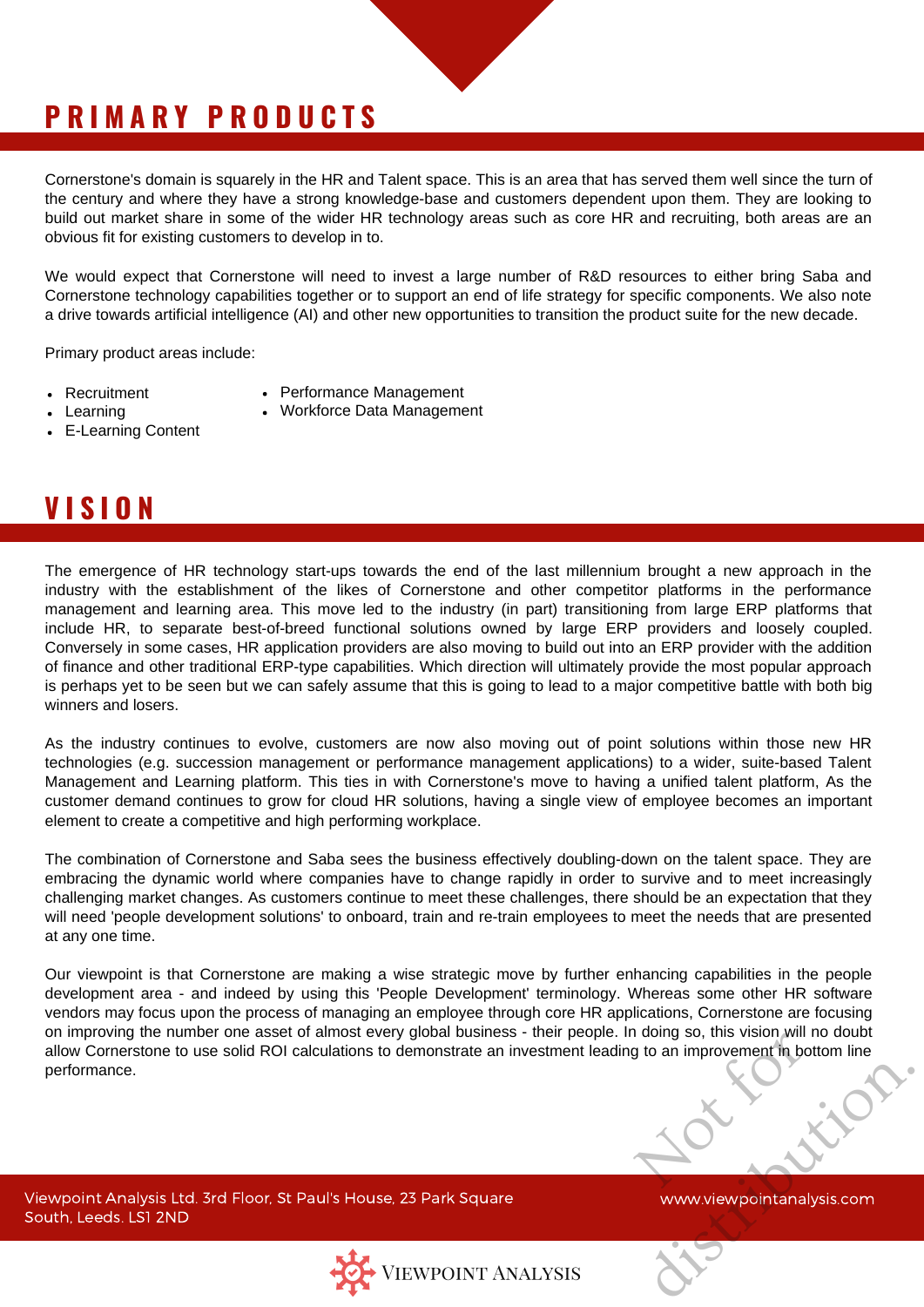# WHAT WE LIKE ABOUT CORNERSTONE ONDEMAND

- A few years ago, Cornerstone's competitive position appeared to be under threat from a spate of talent management acquisitions by the large ERP vendors, bringing point solutions into their wider HR capabilities. As those megavendors (including the likes of SAP, Oracle and Infor) consolidated and built-out a cloud ERP platform, it may have led to Cornerstone looking to do something similar or to find a new corporate home. However, the leadership took a different approach and one which we believe has ultimately placed the company in an exceptionally strong position to meet the varied and critical demands faced by enterprises of all shapes and sizes across the globe.
- We believe the product combinations (with the inclusion of Saba) will offer the existing customer base a selection of technologies to meet their needs. The business appears to have a developed strategy for how the products work together and the roadmaps for each.
- We believe that Cornerstone will be able to take advantage of an increased spend across the people development landscape as a large selection of global corporates funnel additional funding into developing a more flexible workforce. The company signalled that they may take advantage of this demand with a strong performance in Q1 of 2021.
- The global reach of the business and brand awareness amongst the critical HR community should also help Cornerstone to continue to be a trusted partner to the HR and Operations teams. The acquisition of Saba saw Cornerstone take away the second largest player in the market. Cornerstone will be a difficult competitor to address when a customer is looking in the People Development / Talent space.
- We like the balance in the leadership team with the CEO relatively new into position (2020) but with an experienced Chair in the form of the Cornerstone founder.

 $\overrightarrow{p}$ ot sot Microsoft Microsoft Wilder

Viewpoint Analysis Ltd. 3rd Floor, St Paul's House, 23 Park Square South, Leeds. LS1 2ND

.



www.viewpointanalysis.com